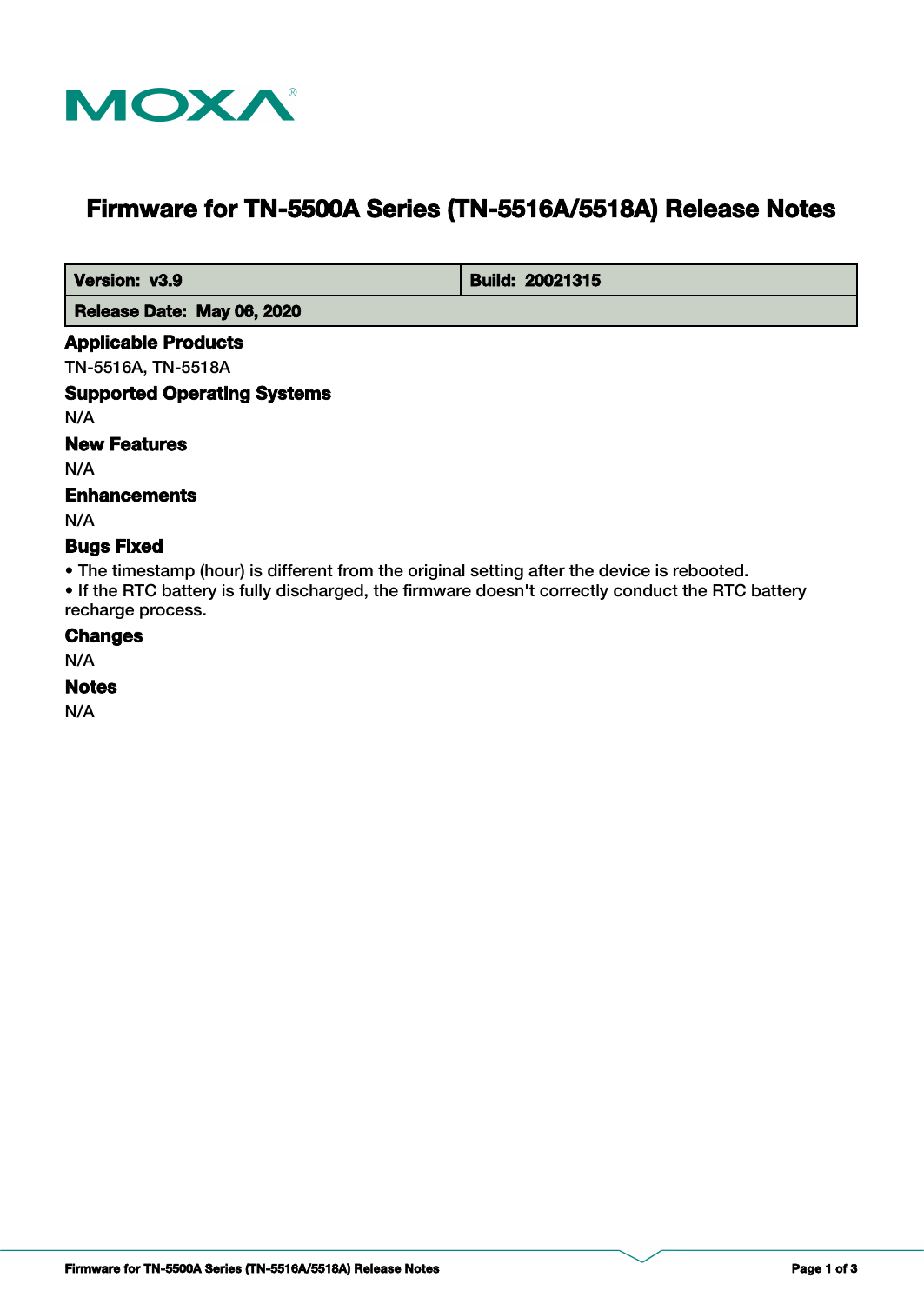

#### **Version: v3.8 Build: 20101414**

 **Release Date: Mar 23, 2022**

#### **Applicable Products**

TN-5518A, TN-5516A

#### **Supported Operating Systems**

N/A

#### **New Features**

- Added support for Security Guideline level 2.
- Added DNS Server functionality.

## **Enhancements**

• Added compatibility drivers for new hardware components (Flash/RTC/CPU).

## **Bugs Fixed**

- A Router Alert Option is added to all IGMP packets.
- The event log is unable to display dates after February 2038 (Y2K 2038).
- The "Set Device IP" function in the Web UI rejects valid IP addresses that contain the value "255".
- Under certain conditions, the Option-82 Relay function sends duplicate unicast DHCP Discover packets.
- The device cannot be accessed through HTTP/HTTPS after changing the device IP.
- The NTP query interval does not function properly.
- Incorrect language and information in the UI.

## **Changes**

- The UI can now display both original (5 digits) and extended device serial numbers (12 digits).
- DHCP Option-82 Relay & Set Device IP now function per port.

#### **Notes**

N/A